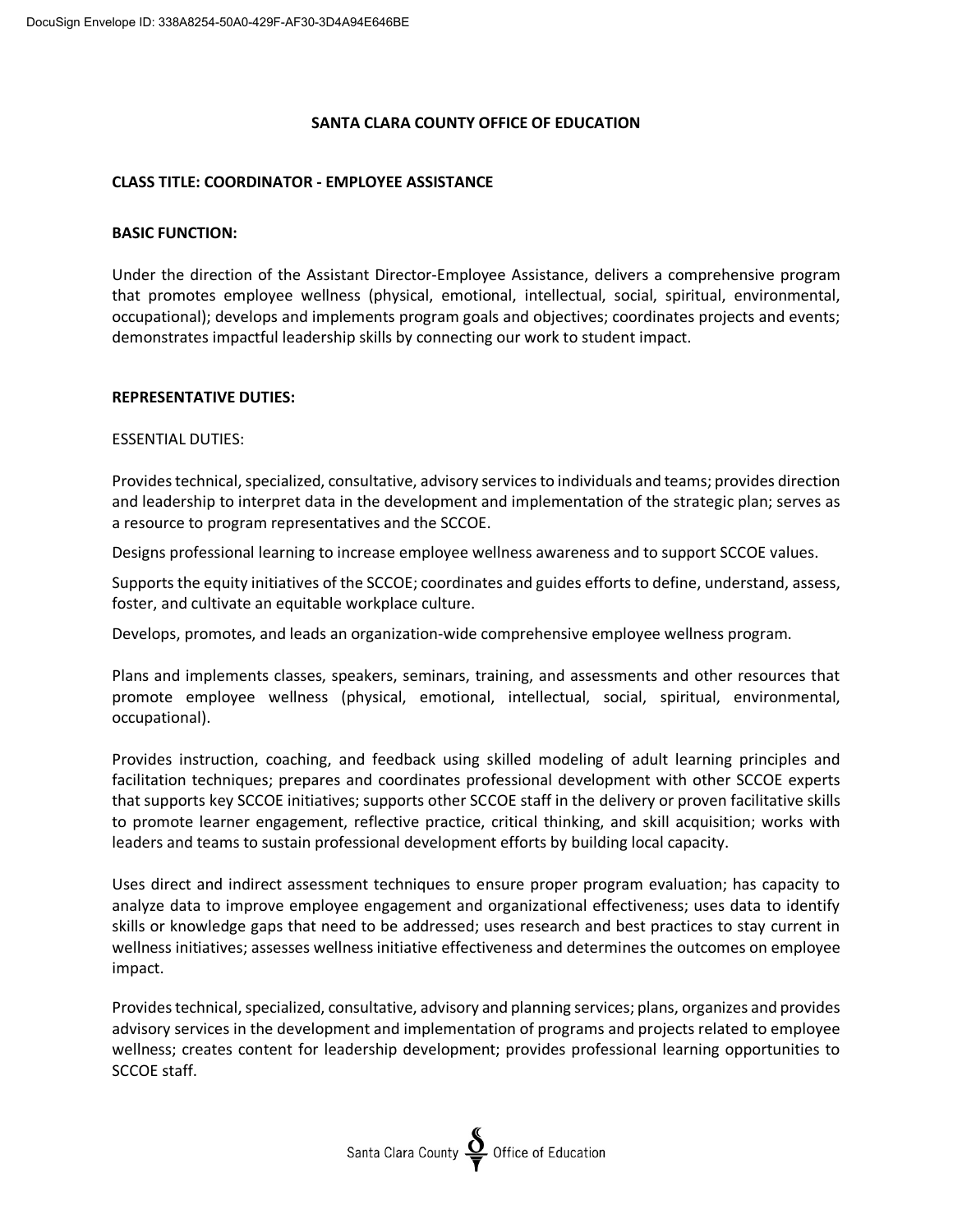### **COORDINATOR - EMPLOYEE ASSISTANCE continued Page 2**

Maintains an employee wellness website and collaborates with SCCOE stakeholders to share information across various platforms; assists with department, division, and organization planning activities.

Assists the assistant director and director in the development of goals, policies, and procedures relevant to the operation of the employee wellness program.

Participates in the development of the annual preliminary budget; analyzes and reviews budgetary and financial data; controls and authorizes expenditures in accordance with established limitations.

Researches and applies for grants; manages grant applications provided to the employee wellness program.

Operates a computer and assigned software programs; operates other office equipment as assigned; drives a vehicle to conduct work as assigned.

Attends a variety of conferences, departmental and interdepartmental meetings as assigned; provides expertise and technical assistance as needed; attends and participates in County Office meetings and events.

#### **OTHER DUTIES:**

Performs related duties as assigned.

### **KNOWLEDGE AND ABILITIES:**

#### KNOWLEDGE OF:

Organization, leadership, and engagement theory;

Training methods, program planning, instructional techniques, adult learning, and group facilitation and dynamics;

Leadership strategies to facilitate the development and implementation of a wellness program for all members of the SCCOE community;

Management and organization techniques that cultivate a safe and productive learning and working environment; leading the SCCOE community using various wellness initiatives and resources;

Adult learning theory, instructional design techniques, change management, group facilitation and dynamics.

## ABILITY TO:

Make decisions, model, and behave in ways that demonstrate professionalism, ethics, integrity, justice, and equity and hold others to the same standard;

Build a collaborative culture of teaching and learning informed by professional standards and focused on employee wellness;

Collaborate with stakeholders to address diverse interests and mobilize resources;

Develop and implement program goals and objectives;

Apply organizational and interpersonal skills and knowledge;

Serve as a resource to program representatives and the SCCOE;

Santa Clara County  $\sum_{\blacktriangledown}$  Office of Education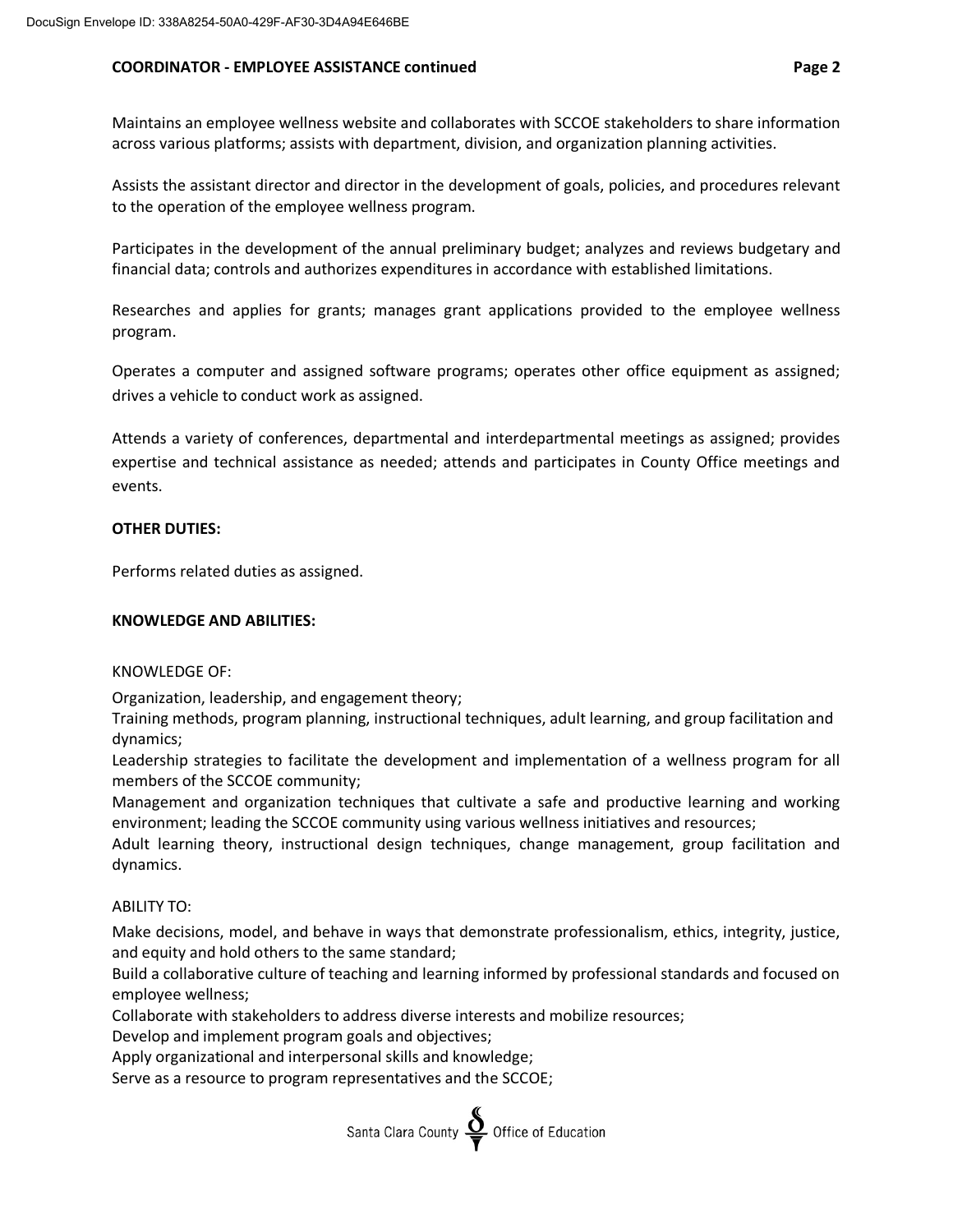# **COORDINATOR - EMPLOYEE ASSISTANCE continued Page 3**

Conduct special studies and in- services; Coordinate professional development institutes, events, and conferences; Communicate effectively both orally and in writing; Establish and maintain cooperative and effective working relationships with others; Operate a computer and assigned office equipment; Analyze situations accurately and adopt an effective course of action; Apply and interpret relevant laws, codes, regulations, policies and procedures; Collect and assemble data and navigate assigned software systems; Meet schedules and timelines; Work independently with little direction and cooperatively with individuals and teams Plan and organize work; Maintain records and files; Prepare comprehensive narrative and statistical reports; Serve as a healthy role model for employees, exemplifying a lifestyle that reflects healthy behavior, wellness choices, and nutrition; Lead as an expert on health and wellness content knowledge; Lead through a continuous growth mindset for self and others; Utilize emotional intelligence; Utilize effective public speaking techniques.

## **SCCOE LEADERSHIP COMPETENCIES:**

Develops and fosters effective individuals and teams;

Operationalizes the organizational vision, mission, goals, shared values, and guiding principles;

Demonstrates emotional intelligence;

Models inclusive, effective, and authentic communication;

Applies knowledge of the intersectionality of race, equity, and inclusion;

Builds and sustains positive and trusting relationships;

Conducts operations with the highest moral, legal, and ethical principles.

# **EDUCATION AND EXPERIENCE:**

A Bachelor's degree in health education, physical education, psychology, counseling, social work, social science or a related field required; Master's degree preferred.

Three (3) or more years of experience in wellness program development or a related field.

Three (3) or more years of school site leadership experience

# **LICENSES AND OTHER REQUIREMENTS:**

Valid California Administrative Services Credential Valid California Teaching or Pupil Personnel Services Credential Valid California driver' s license

# **WORKING CONDITIONS:**

Office environment; Driving a vehicle to conduct work; Evening and variable hours to attend events, meetings, conferences.